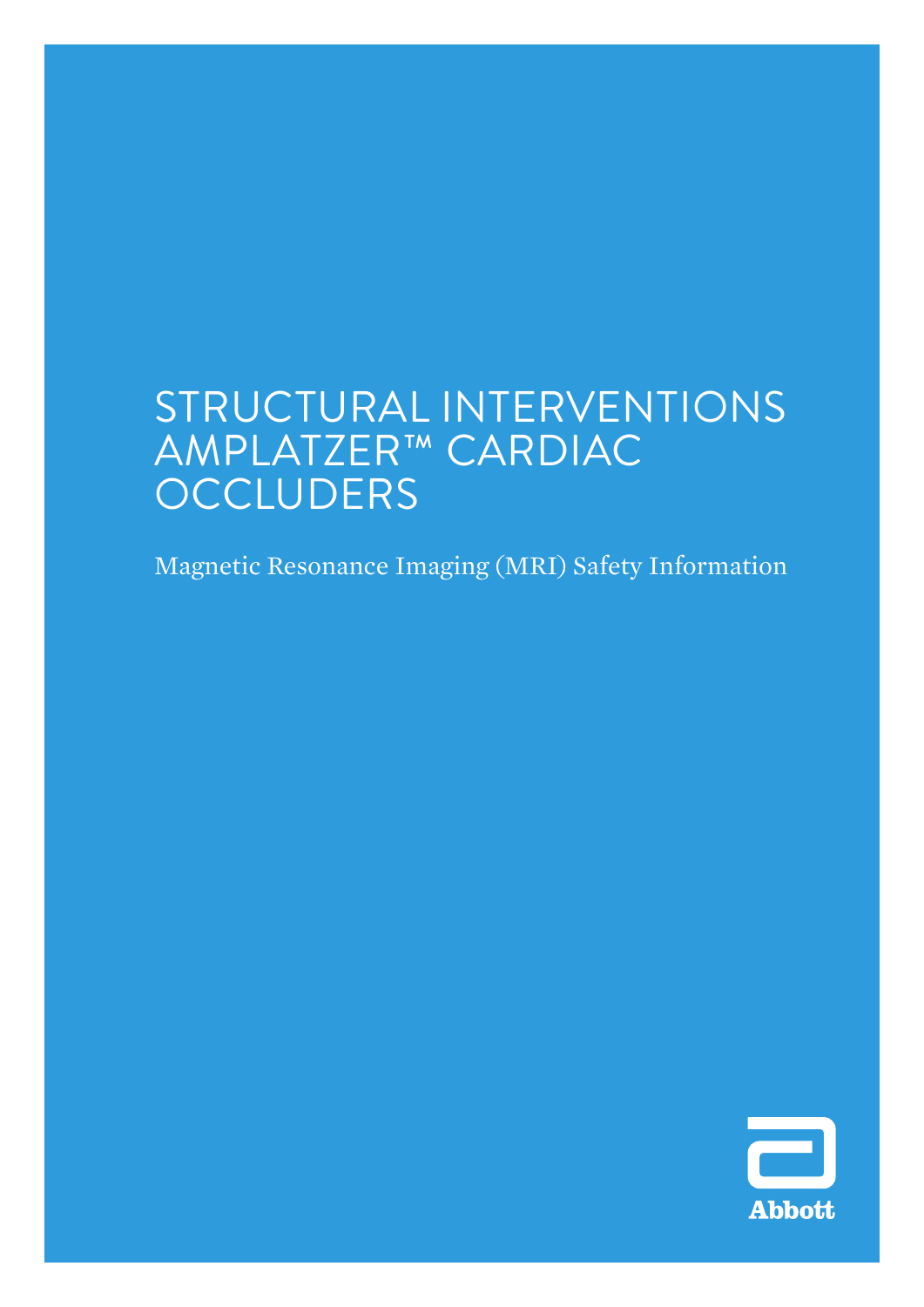# **TECHNICAL INSIGHTS**

# **A PUBLICATION DELIVERING CONCISE TECHNICAL DATA**

# TECHNICAL MRI INFORMATION FOR AMPLATZER™ CARDIAC OCCLUDERS

# **INTRODUCTION**

This document provides a comprehensive overview of safety information for Amplatzer Cardiac Occluders, specifically related to Magnetic Resonance Imaging (MRI). The provided information is obtained from the various Instructions For Use (IFU) documents for these devices. The following Amplatzer™ Cardiac Occluders are covered:

# **• Atrial Septal Defect Closure:**

- $\bullet$  Amplatzer<sup>TM</sup> Septal Occluder
- Amplatzer<sup>TM</sup> Multifenestrated Septal Occluder ("Cribriform")
- **• Patent Foramen Ovale Closure:** • AmplatzerTM Patent Foramen Ovale Occluder

# **• Patent Ductus Arteriosus Closure:**

- Amplatzer<sup>TM</sup> Duct Occluder
- Amplatzer<sup>TM</sup> Duct Occluder II
- Amplatzer Piccolo™ Occluder
- **• Ventricular Septal Defect Closure:**
	- Amplatzer<sup>TM</sup> Membranous VSD Occluder
- **• Left Atrial Appendage Occlusion:** • AmplatzerTM Amulet Left Atrial Appendage Occluder

# **• Paravalvular Leak Closure:**

• Amplatzer™ Valvular Plug III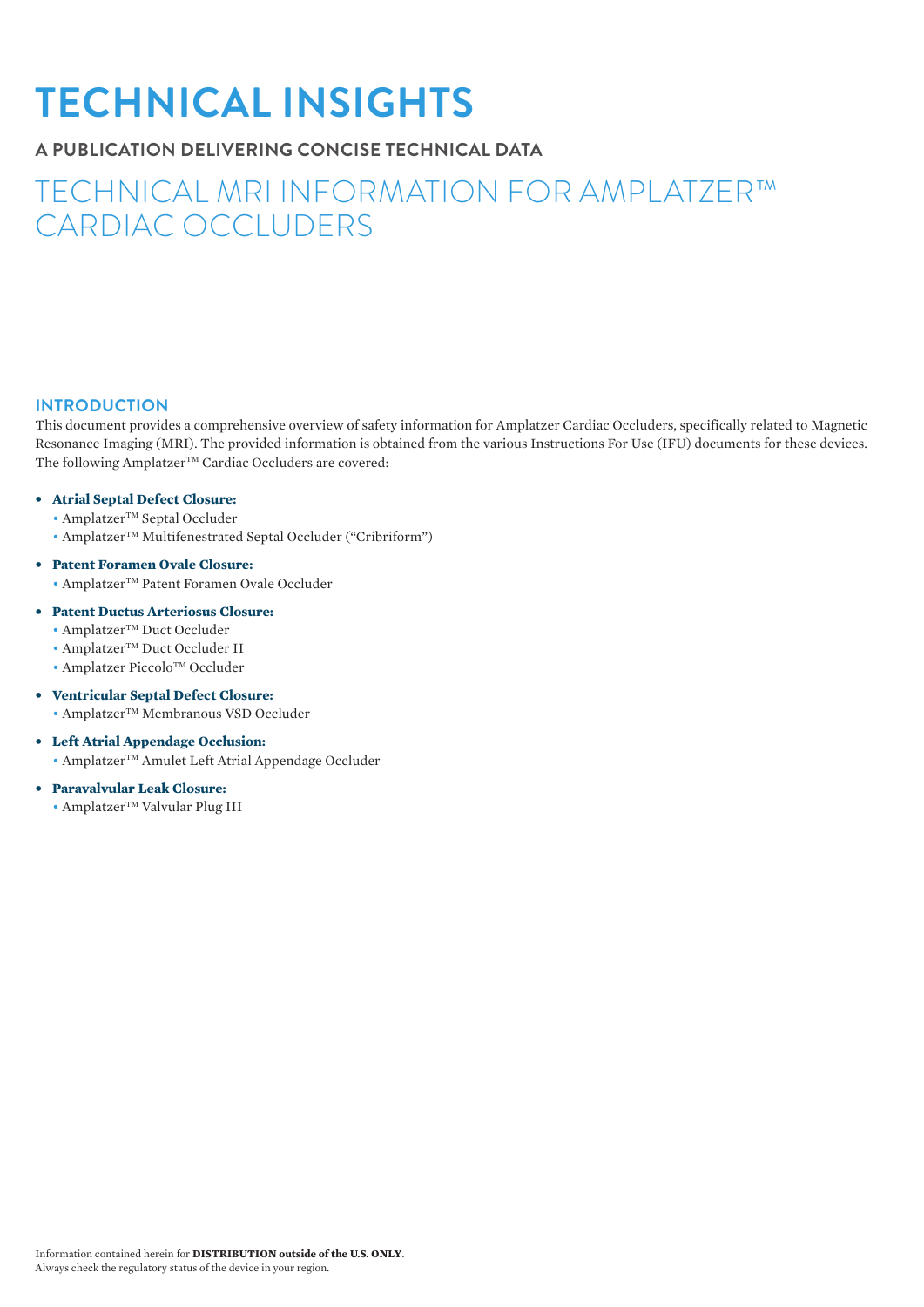# **ATRIAL SEPTAL DEFECT OCCLUDERS**

Amplatzer<sup>™</sup> Septal Occluder

# **MODELS**

#### **9-ASD-0xx**

*(xx denotes different available sizes, e.g., 9-ASD-010)*

Through non-clinical testing, Amplatzer™ devices have been shown to be MR Conditional. A patient with an implanted Amplatzer<sup>TM</sup> device can be scanned safely immediately after placement of the device under the following conditions:

- Static magnetic field of 3 Tesla or less
- Spatial gradient magnetic field of 720 G/cm or less
- Maximum MR system-reported, whole-body-averaged specific absorption rate (SAR) of 3 W/kg for 15 minutes of scanning

#### **RADIO FREQUENCY (RF) HEATING**

During testing, the device produced a clinically non-significant temperature rise at a maximum MR system-reported, whole-bodyaveraged specific absorption rate (SAR) of 3 W/ kg for 15 minutes of scanning in a 3-Tesla MR system using a transmit/receive body coil.

### **MR ARTIFACTS**

MR image quality may be compromised if the area of interest is in the exact same area or relatively close to the position of the device. Therefore, optimization of MR imaging parameters to compensate for the presence of this device may be necessary.

# **PATENT FORAMEN OVALE CLOSURE**

Amplatzer™ Patent Foramen Ovale Occluder

# **MODELS**

# **9-PFO-0xx**

*(xx denotes different available sizes, e.g., 9-PFO-030)*

Through non-clinical testing, the Amplatzer<sup>TM</sup> PFO Occluder has been shown to be MR Conditional at field strengths of 3.0 Tesla or less with a maximum whole body averaged specific absorption rate (SAR) of 3.83 W/kg at 1.5 Tesla and 5.57 W/kg at 5.0 Tesla for a 20 minute exposure to a B1 of 118 μT. The Amplatzer<sup>™</sup> PFO Occluder should not migrate in this MR environment. Nonclinical testing has not been performed to rule out the possibility of migration at field strengths higher than 3.0 Tesla.

#### **RF HEATING**

In this testing, the device produced a temperature rise of 1.1° C at 1.5 Tesla and 1.6° C at 5.0 Tesla.

#### **MR ARTIFACTS**

MR image may be compromised if the area of interest is in the exact same area or relatively close to the position of the device.

# **ATRIAL SEPTAL DEFECT OCCLUDERS**

AmplatzerTM Multifenestrated Septal Occluder – "Cribriform"

# **MODELS**

### **9-ASD-MF-0xx**

*(xx denotes different available sizes, e.g., 9-ASD-MF-025)*

Through non-clinical testing, the Amplatzer™ Cribriform Occluder has been shown to be MR Conditional at field strengths of 3.0 Tesla or less with a maximum whole body averaged specific absorption rate (SAR) of 3.83 W/Kg at 1.5 Tesla and 5.57 W/kg at 5.0 Tesla for a 20 minute exposure to a B1 of 118  $\mu$ T. The Amplatzer<sup>TM</sup> Cribriform Occluder should not migrate in this MR environment. The nonclinical testing has not been performed to rule out the possibility of migration at field strengths higher than 3.0 Tesla.

#### **RF HEATING**

In this testing, the device produced a temperature rise of 1.1 °C at 1.5 Tesla and 1.6 °C at 3.0 Tesla.

# **MR ARTIFACTS**

MR image may be compromised if the area of interest is in the exact same area or relatively close to the position of the device.

# **PATENT DUCTUS ARTERIOSUS CLOSURE**

Amplatzer<sup>™</sup> Duct Occluder

# **MODELS**

# **9-PDA-0xx**

*(xx denotes different available sizes, e.g., 9-PDA-010)*

Through non-clinical testing, the Amplatzer $TM$  device has been shown to be MR Conditional at field strengths of 3.0 Tesla or less with a maximum whole body averaged specific absorption rate (SAR) of 3.83 W/kg at 1.5 Tesla and 5.57 W/kg at 5.0 Tesla for a 20 minute exposure to a B1 of 118  $\mu$ T. The Amplatzer<sup>TM</sup> device should not migrate in this MR environment. Non-clinical testing has not been performed to rule out the possibility of migration at field strengths higher than 3.0 Tesla.

#### **RF HEATING**

In this testing, the device produced a temperature rise of 1.1°C at 1.5 Tesla and 1.6°C at 5.0 Tesla.

#### **MR ARTIFACTS**

MR image quality may be compromised if the area of interest is in the exact same area or relatively close to the position of the device.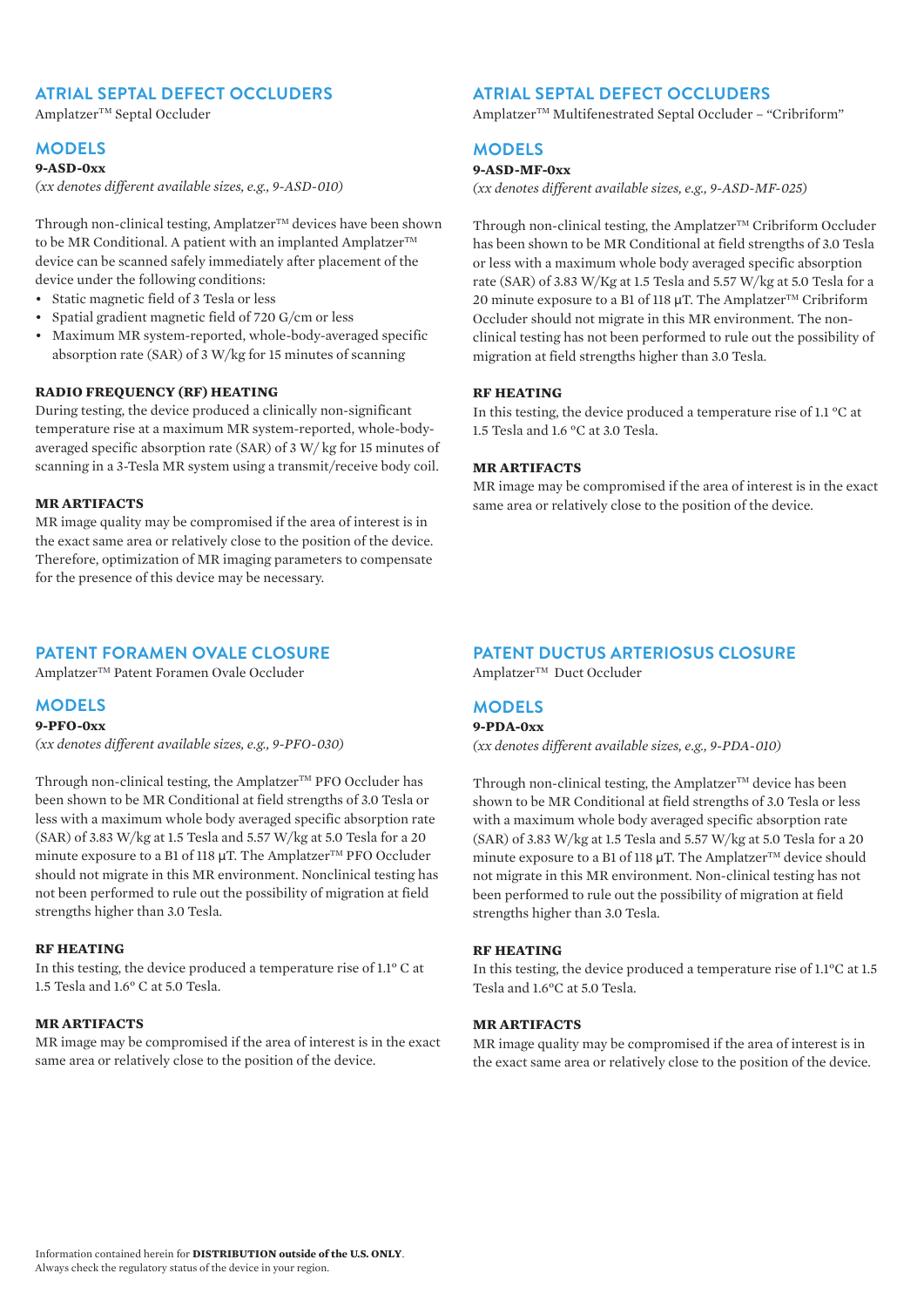# **PATENT DUCTUS ARTERIOSUS CLOSURE**

Amplatzer™ Duct Occluder II

# **MODELS**

#### **9-PDA2-0x-0y**

*(x and y denote different available sizes, e.g., 9-PDA2-04-06)*

Through non-clinical testing, Amplatzer™ devices have been shown to be MR Conditional. A patient with an implanted Amplatzer<sup>™</sup> device can be scanned safely immediately after placement of the device under the following conditions:

- Static magnetic field of 3 Tesla or less
- Spatial gradient magnetic field of 720 G/cm or less
- Maximum MR system-reported, whole-body-averaged specific absorption rate (SAR) of 3 W/kg for 15 minutes of scanning

#### **RF HEATING**

During testing, the device produced a clinically non-significant temperature rise at a maximum MR system-reported, whole-bodyaveraged specific absorption rate (SAR) of 3 W/kg for 15 minutes of scanning in a 3-Tesla MR system using a transmit/receive body coil.

#### **MR ARTIFACTS**

MR image quality may be compromised if the area of interest is in the exact same area or relatively close to the position of the device. Therefore, optimization of MR imaging parameters to compensate for the presence of this device may be necessary.

#### **VENTRICULAR SEPTAL DEFECT CLOSURE**

Amplatzer<sup>™</sup> Membranous VSD Occluder

# **MODELS**

#### **9-VSD-MEMB-0xx**

*(xx denotes different available sizes, e.g., 9-VSD-MEMB-010)*

Through non-clinical testing, Amplatzer $T^M$  devices have been shown to be MR Conditional. A patient with an implanted Amplatzer<sup>TM</sup> device can be scanned safely immediately after placement of the device under the following conditions:

- Static magnetic field of 3 T or less
- Spatial gradient magnetic field of 720 G/cm or less
- Maximum MR system-reported, whole-body-averaged specific absorption rate (SAR) of 3 W/kg for 15 minutes of scanning

#### **RF HEATING**

During testing, the device produced a clinically non-significant temperature rise at a maximum MR system-reported, whole-bodyaveraged specific absorption rate (SAR) of 3 W/kg for 15 minutes of scanning in a 3-Tesla MR system using a transmit/receive body coil.

### **MR ARTIFACTS**

MR image quality may be compromised if the area of interest is in the exact same area or relatively close to the position of the device. Therefore, optimization of MR imaging parameters to compensate for the presence of this device may be necessary.

# **PATENT DUCTUS ARTERIOSUS CLOSURE**

Amplatzer Piccolo™ Occluder

# **MODELS**

## **9-PDAP-0x-0y-L**

*(x and y denote different available sizes, e.g., 9-PDAP-03-06-L)*

Through nonclinical testing, Amplatzer™ devices have been shown to be MR Conditional. A patient with an implanted Amplatzer™ device can be scanned safely immediately after placement of the device under the following conditions:

- Static magnetic field of 3 Tesla or less
- Spatial gradient magnetic field of 720 G/cm or less
- Maximum MR system-reported, whole-body-averaged specific absorption rate (SAR) of 3 W/kg for 15 minutes of scanning

#### **RF HEATING**

During testing, the device produced a clinically nonsignificant temperature rise at a maximum MR system-reported, whole-bodyaveraged SAR of 3 W/kg for 15 minutes of scanning in a 3-Tesla MR system using a transmit/receive body coil.

#### **MR ARTIFACTS**

MR image quality may be compromised if the area of interest is in the exact same area or relatively close to the position of the device. Therefore, optimization of MR imaging parameters to compensate for the presence of this device may be necessary.

## **LEFT ATRIAL APPENDAGE OCCLUSION**

AmplatzerTM Amulet™ Left Atrial Appendage Occluder

# **MODELS**

#### **9-ACP2-0xx-0yy**

*(xx and yy denote different available sizes, e.g., 9-ACP2-007-018)*

Through non-clinical testing, Amplatzer $TM$  devices have been shown to be MR Conditional. A patient with an implanted Amplatzer<sup>TM</sup> device can be scanned safely immediately after placement of the device under the following conditions:

- Static magnetic field of 3 Tesla or less
- Spatial gradient magnetic field of 720 G/cm or less
- Maximum MR system-reported, whole-body-averaged specific absorption rate (SAR) of 3 W/kg for 15 minutes of scanning

#### **RF HEATING**

During testing, the device produced a clinically non-significant temperature rise at a maximum MR system-reported, whole-bodyaveraged specific absorption rate (SAR) of 3 W/kg for 15 minutes of scanning in a 3-Tesla MR system using a transmit/receive body coil.

#### **MR ARTIFACTS**

MR image quality may be compromised if the area of interest is in the exact same area or relatively close to the position of the device. Therefore, optimization of MR imaging parameters to compensate for the presence of this device may be necessary.